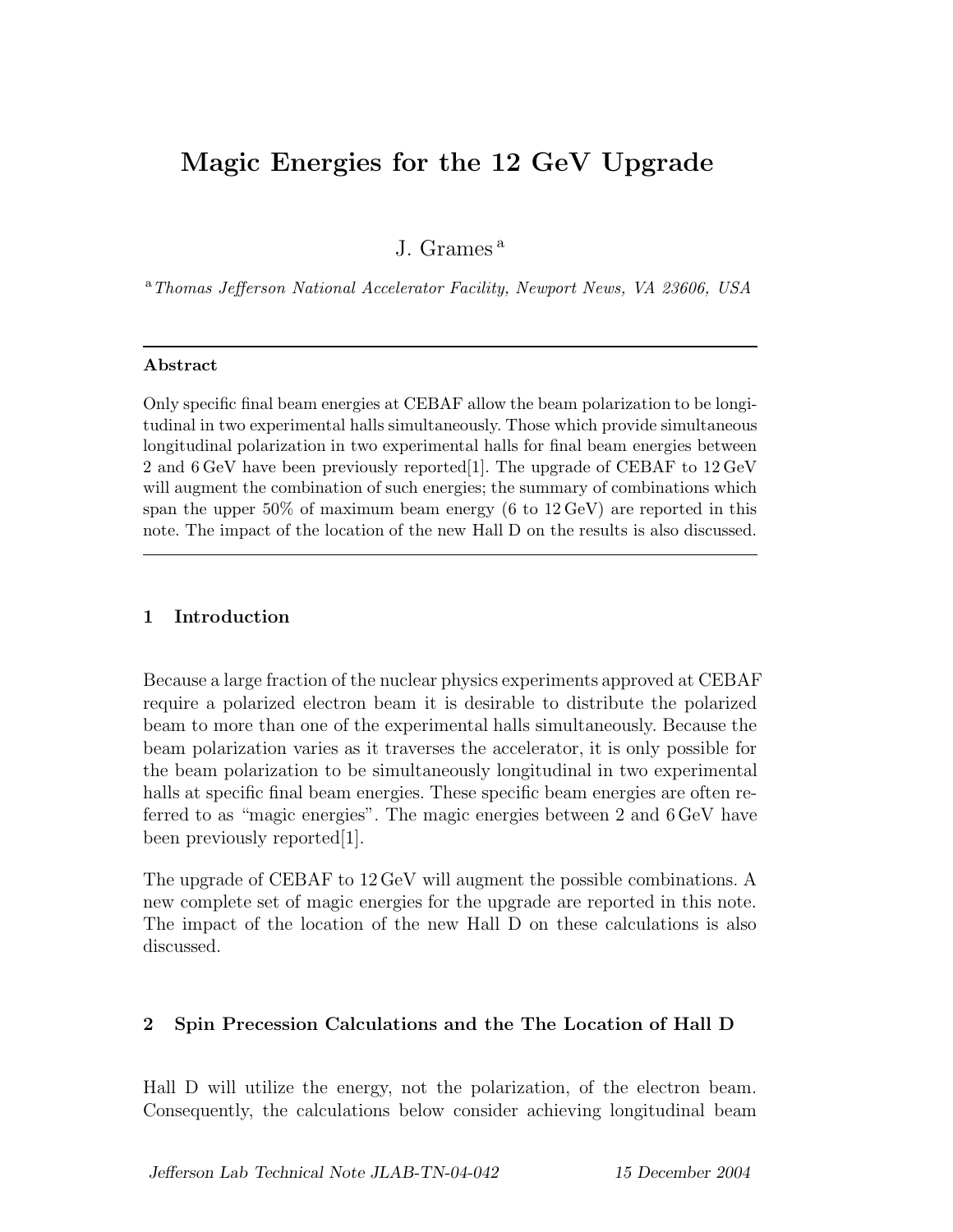

Fig. 1. Author's depiction of CEBAF 12 GeV layout with two locations for Hall D as discussed in this note.

polarization in Halls A, B and C, while using a linac gradient which achieves a final beam energy of 12*.*1 GeV in Hall D.

The pre-conceptual design report[2] states that the final beam energy will be achieved in 5.5 passes of the accelerator. An alternative approach[3] suggests achieving the final beam energy using the present 5-pass accelerator configuration and placing Hall D directly behind Hall B. These two options are shown in Fig.1.

#### *2.1 Spin Precession to Halls A, B, C*

The beam polarization precesses between the injector and either Halls A, B, or C while traversing the accelerator. The precession can be exactly calculated. For *n* recirculations through the accelerator to Hall *h* the total precession,  $\Psi_n^h$ , can be summed and written as,

$$
\Psi_n^h = \left(\frac{g-2}{2m_e}\right) \left[ (n\theta_1 + (n-1)\theta_2) E_0 + \frac{n}{2} ((n+1)\theta_1 + (n-1)\theta_2) E_1 + \frac{n(n-1)}{2} (\theta_1 + \theta_2) E_2 + (E_0 + n(E_1 + E_2)\theta_h) \right],
$$
\n(1)

where  $E_0$ ,  $E_1$ , and  $E_2$  are the energy gains of the injector, north linac, and south linac,  $\theta_1$  and  $\theta_2$  are the bend angles of the east and west recirculation arcs, and  $\theta_h(h \in A, B, C)$  is the bend angle of the respective experimental hall transport arc. The physical constants used are the electron mass ( $m_e = 0.51099906 \,\text{MeV}/c^2$ ) and the gyromagnetic factor of the electron  $(g=2.002319)$ . Note that Eqn. 1 assumes the energy gain on each pass through each linac is the same. In practice, this is assurred by measuring and correcting the path length of each recirculation pass.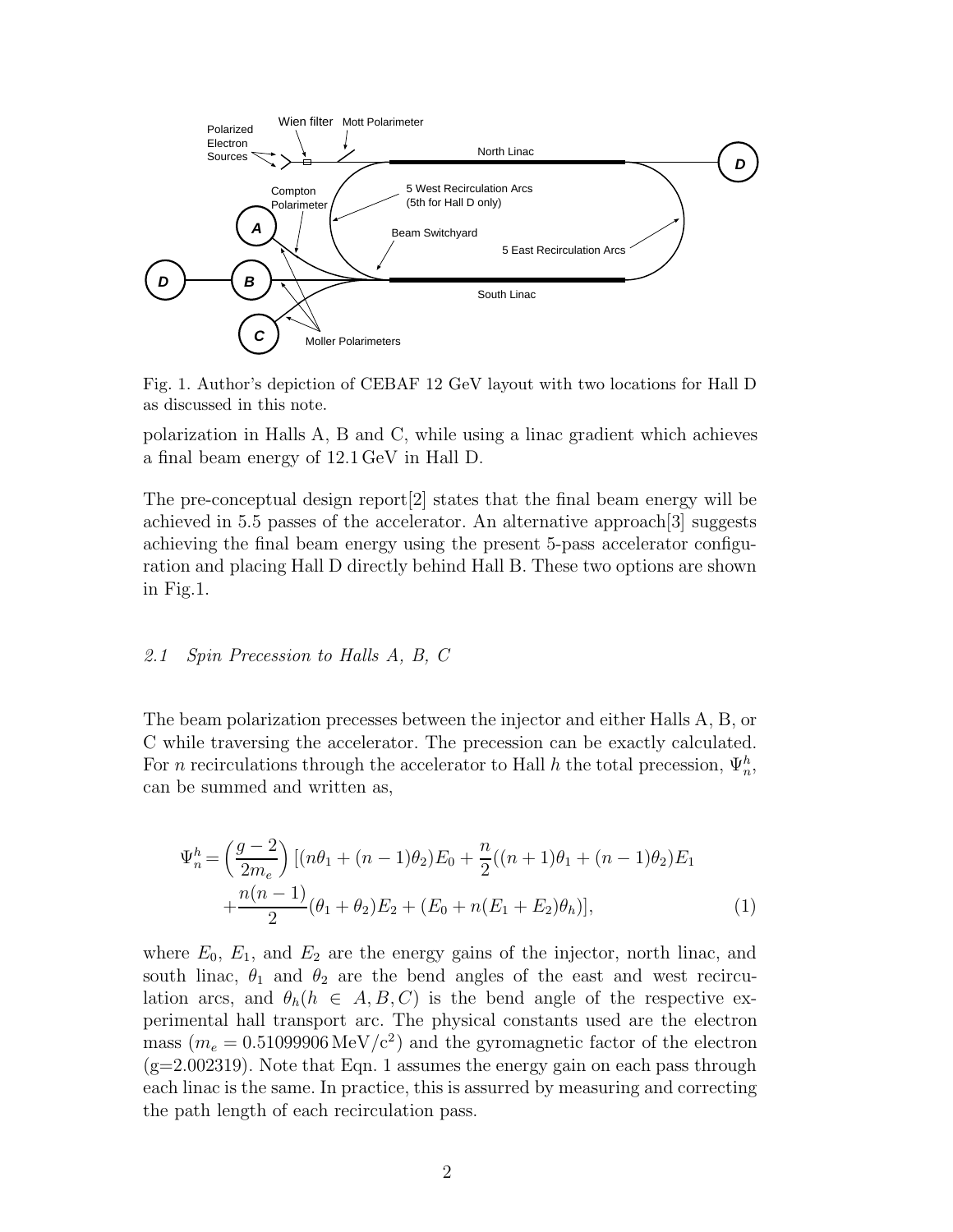Eqn. 1 can be simplified for the purpose of these calculations by assuming that the north and south linacs energy gains are equal  $(E_1=E_2=E_{linear})$ , the injector energy is 11.25% of the linac energy gain  $(E_0=0.1125 \cdot E_{linear})$ , and the recirculation arcs are equal and perfect  $(\theta_1 = \theta_2 = \pi)$ . Defining  $\alpha = 0.1125$ , this yields

$$
\Psi_n^h = E_{linac} \left( \frac{g-2}{2m_e} \right) \left[ 2n^2 - n \left( 1 - 2\alpha - \frac{2\theta_h}{\pi} \right) - \alpha \left( 1 - \frac{\theta_h}{\pi} \right) \right] \pi. \tag{2}
$$

The difference in precession between two halls is then written as

$$
\Psi_{n1}^{h1} - \Psi_{n2}^{h2} = E_{linac} \cdot \left(\frac{g-2}{2m_e}\right) \cdot f(h1, n1, h2, n2) \cdot \pi,\tag{3}
$$

where *h*1*, n*1 and *h*2*, n*2 refer to the hall and pass number, respectively, for two halls and  $f(h1, n1, h2, n2)$  is the grouping of terms that depend upon the choice of hall and pass. When the quantity  $E_{linear} \cdot (\frac{g-2}{2m_e}) \cdot f(h1, n1, h2, n2)$  is an integer this assures that the difference in spin precession between the two halls is a multiple of *π*. For example, considering Hall A at 2-pass and Hall C at 5 pass one would look for solutions where  $(\Psi_2^A - \Psi_5^C)/\pi$  is an integer. With this condition met, the Wien filter spin rotator, located in the injector and common to all electron beams, can be used to rotate the beam polarization for both halls in unison so they are both longitudinal at the hall targets. Note, each hall's polarization may be either parallel or anti-parallel to the beam momentum because the stated condition is that  $E_{linear} \cdot (\frac{g-2}{2m_e}) \cdot f(h1, n1, h2, n2)$ is a multiple of  $\pi$ , not  $2\pi$ . With this in hand, the calculations are straightforward.

#### *2.2 Hall D at 5.5 Passes*

In this case, the maximum linac energy is 1088*.*86 MeV. The method for beam extraction is such that no two halls may receive the same final beam energy, so  $n1 \neq n2$ . Solutions which span 50-100% of the linac energy are considered. Table 1

| Results for Hall D at 5.5-pass, $E_{linear} = 1088.86 \text{ MeV}$ . |     |                                    |     |  |  |  |
|----------------------------------------------------------------------|-----|------------------------------------|-----|--|--|--|
| Pair of Halls                                                        |     | $A \& B \quad B \& C \quad A \& C$ |     |  |  |  |
| Combinations                                                         | 565 | 543                                | 552 |  |  |  |
| Numerical Values (see) Table 3 Table 4 Table 5                       |     |                                    |     |  |  |  |
| Graphical Plot (see)                                                 |     | Fig. 2 Fig. 3 Fig. 4               |     |  |  |  |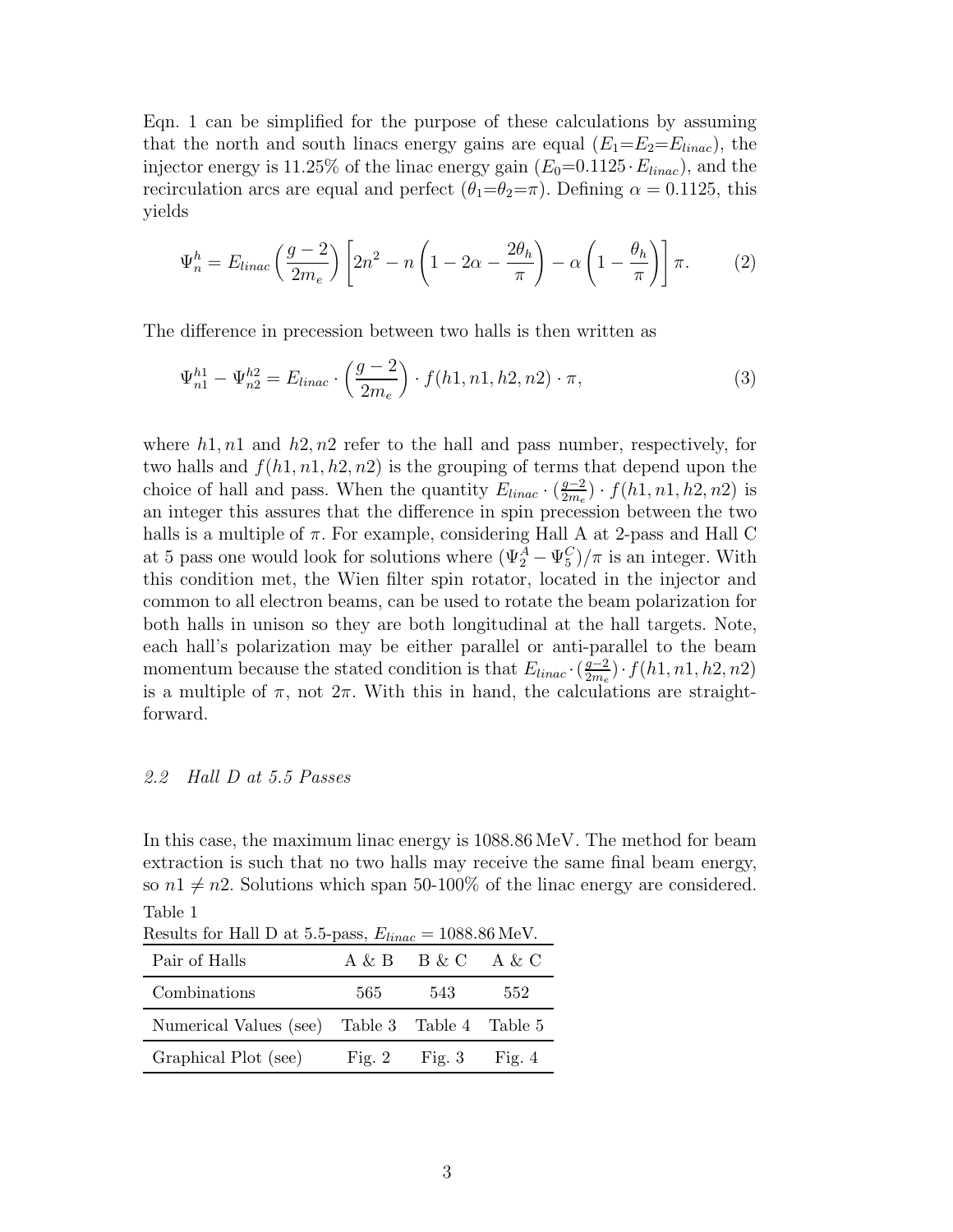## *2.3 Hall D at 5.0 Passes*

In this case, the maximum linac energy is 1096*.*54 MeV. The method for beam extraction is such that two halls may receive the same final beam energy only at fifth pass, so when  $n1 = n2 = 5$ . Solutions which span 50-100% of the linac energy are considered.

| Table 2                                                            |     |                                    |          |  |  |
|--------------------------------------------------------------------|-----|------------------------------------|----------|--|--|
| Results for Hall D at 5-pass, $E_{linear} = 1096.54 \text{ MeV}$ . |     |                                    |          |  |  |
| Pair of Halls                                                      |     | $A \& B \quad B \& C \quad A \& C$ |          |  |  |
| Combinations                                                       | 622 | 603                                | 616      |  |  |
| Numerical Values (see) Table 6 Table 7 Table 8                     |     |                                    |          |  |  |
| Graphical Plot (see)                                               |     | Fig. $5$ Fig. $6$                  | Fig. $7$ |  |  |

#### **3 Conclusion**

In summary, there are a suitably large number of combinations to deliver longitudinal beam polarization to two halls simultaneously. The number of combinations which span the upper 50% of maximum beam energy (6 to 12 GeV) number more than 500 between any two of Halls A, B, or C, and for either scenario for the location of Hall D. Generally, there are about 10% more combinations when 12*.*1 GeV is obtained in 5 passes (about 610) rather than 5.5 passes (about 550), owing to the fact that the final beam energy is achieved in 10% fewer linac passes. Beam depolarization due to synchrotron radiation processes at higher beam energy in the recirculation arcs is not addressed in this note, however, it may be useful to compare the two scenarios in this regard.

### **References**

- [1] C.K. Sinclair, Jefferson Laboratory Tech Note TJNAF-TN-97-021 (1997).
- [2] *Pre-Conceptual Design Report (pCDR) for the Science and Experimental Equipment for the 12 GeV Upgrade of CEBAF*, June 11, 2004.
- [3] J. Benesch, private communication.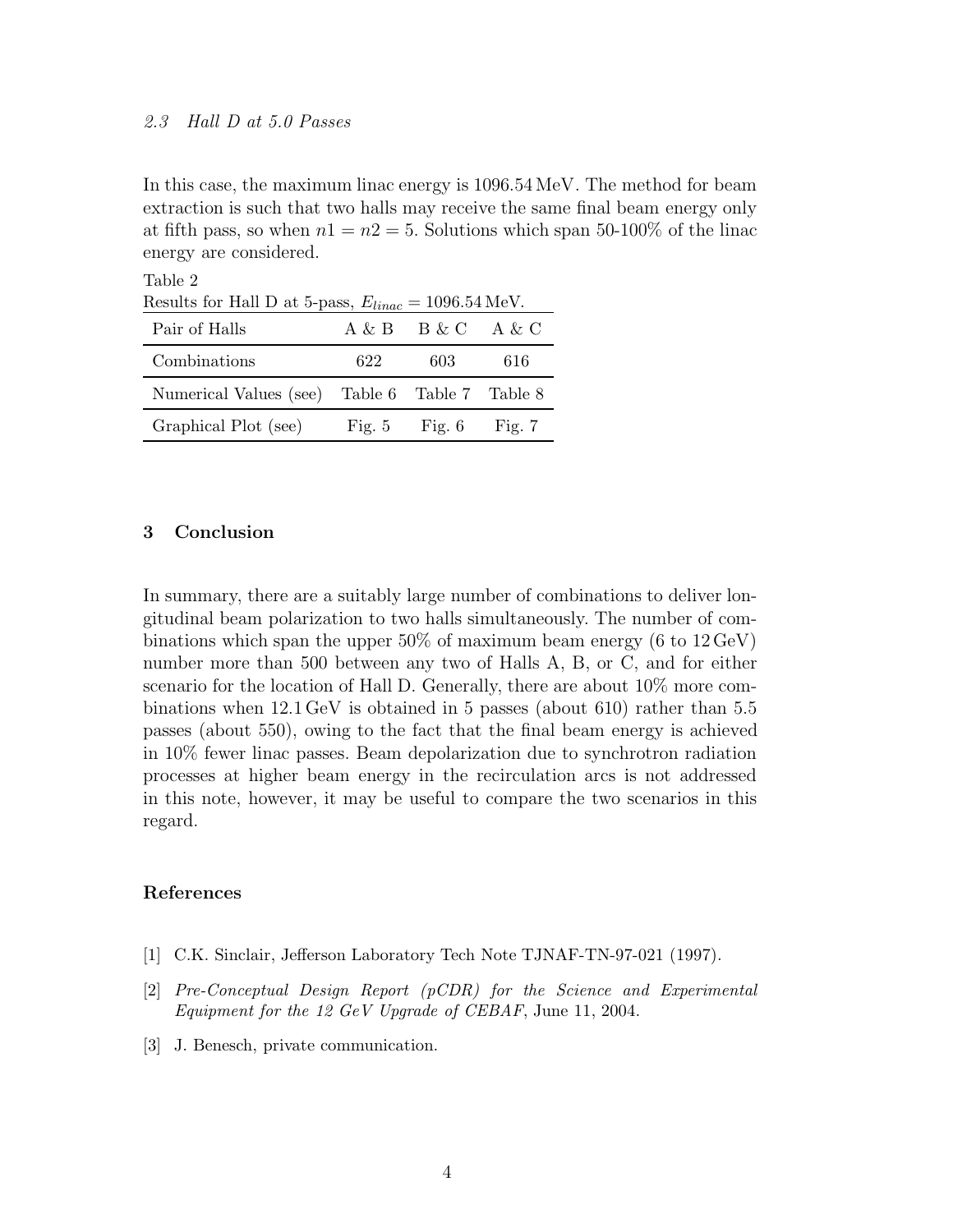|         | $n_a=1$            | $n_a=2$        | $n_a=3$             | $n_a=4$        | $n_a=5$    |
|---------|--------------------|----------------|---------------------|----------------|------------|
| $n_b=1$ | Condition          | 6.0818         | 15.7234             | 29.3651        | 47.0068    |
|         | <b>Not</b>         | 8 to 15        | 20 to 38            | 37 to 72       | 59 to 116  |
|         | Allowed            | 8 cases        | 19 cases            | 36 cases       | 58 cases   |
| $n_b=2$ | $-4.7849$          | Condition      | 10.4984             | 24.1401        | 41.7818    |
|         | $-6$ to $-11$      | Not            | $13 \text{ to } 25$ | 30 to 59       | 59 to 116  |
|         | 6 cases            | Allowed        | 13 cases            | 30 cases       | 52 cases   |
|         | $n_b = 3$ -14.0099 | $-8.3682$      | Condition           | 14.9151        | 32.5568    |
|         | $-18$ to $-34$     | $-11$ to $-20$ | Not.                | 19 to 36       | 41 to 80   |
|         | 17 cases           | 10 cases       | Allowed             | 18 cases       | 40 cases   |
|         | $n_b = 4$ -27.2349 | $-21.5932$     | $-11.9516$          | Condition      | 19.3318    |
|         | $-34$ to $-67$     | $-27$ to $-53$ | $-15$ to $-29$      | Not            | 24 to 47   |
|         | 34 cases           | 27 cases       | 15 cases            | Allowed        | 24 cases   |
|         | $n_b = 5$ -44.4599 | $-38.8182$     | $-29.1766$          | $-15.5349$     | Condition  |
|         | $-55$ to $-109$    | $-48$ to $-95$ | -37 to -72          | $-27$ to $-38$ | <b>Not</b> |
|         | 55 cases           | 48 cases       | 36 cases            | 19 cases       | Allowed    |

Table 3 Numerical results for Halls A  $\&$  B, 5.5 pass,  $E_{linac}=1088.86\,\rm{MeV}.$  Note: each entry shows  $f(h1, n1, h2, n2)$  the integer solutions and the number of solutions.



Fig. 2. (Color) Graphical results for Halls A & B, 5.5 pass, E*linac* = 1088.86 MeV. Red circles indicate solutions. Green crosses indicate final Hall D beam energy.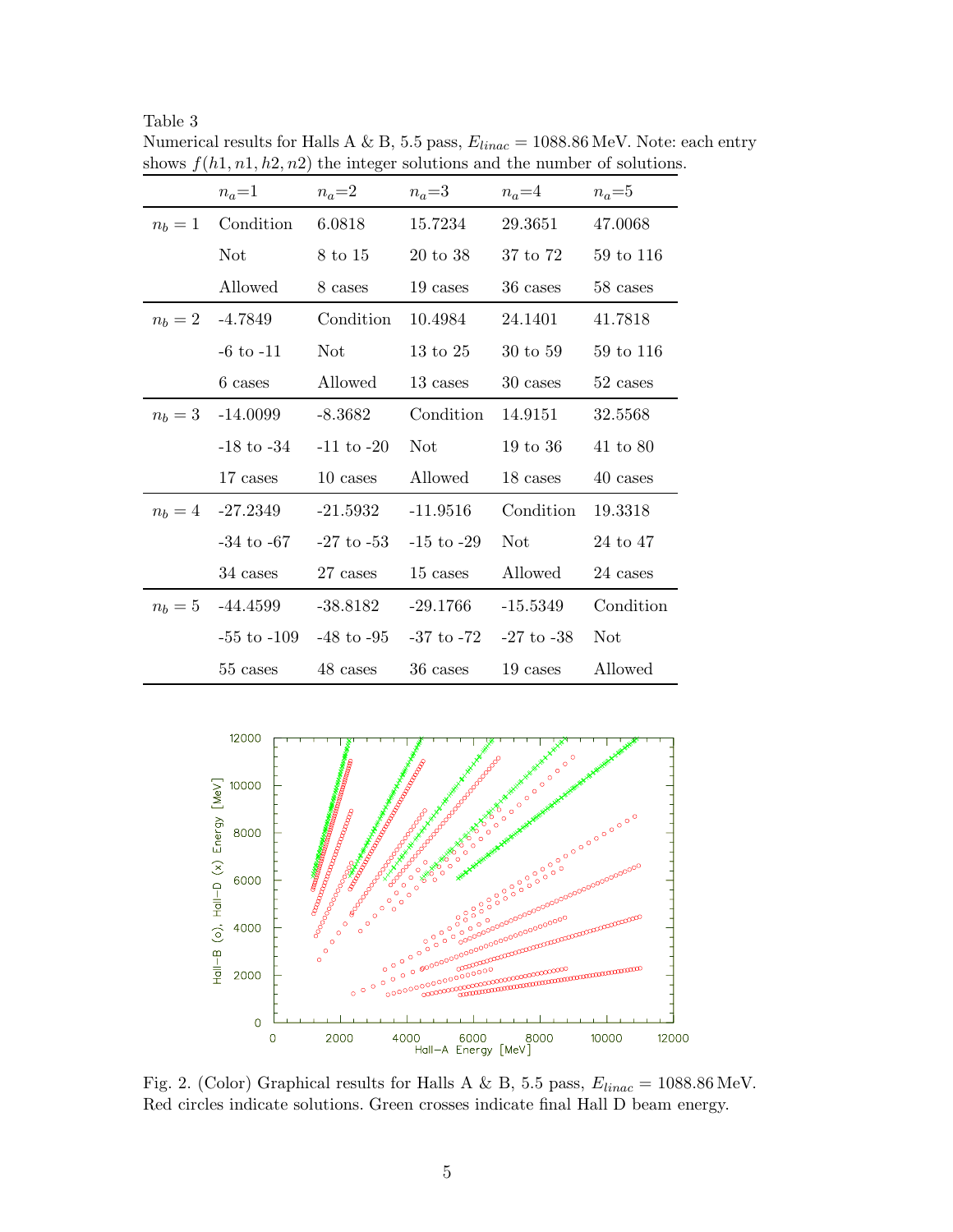|         | $n_b=1$            | $n_b=2$        | $n_b=3$        | $n_b=4$        | $n_b = 5$  |
|---------|--------------------|----------------|----------------|----------------|------------|
| $n_c=1$ | Condition          | 5.6651         | 14.8901        | 28.1151        | 45.3401    |
|         | <b>Not</b>         | 7 to 13        | 19 to 36       | 35 to 69       | 57 to 112  |
|         | Allowed            | 7 cases        | 18 cases       | 35 cases       | 56 cases   |
| $n_c=2$ | -4.3682            | Condition      | 10.0818        | 23.3068        | 40.5318    |
|         | $-6$ to $-10$      | Not.           | 13 to 24       | 29 to 57       | 59 to 110  |
|         | 5 cases            | Allowed        | 12 cases       | 29 cases       | 50 cases   |
|         | $n_c = 3$ -13.1766 | $-7.9516$      | Condition      | 14.4984        | 31.7234    |
|         | $-17$ to $-32$     | $-10$ to $-19$ | Not            | 18 to 35       | 40 to 78   |
|         | 16 cases           | 10 cases       | Allowed        | 18 cases       | 39 cases   |
| $n_c=4$ | $-25.9849$         | $-20.7599$     | $-11.5349$     | Condition      | 18.9151    |
|         | $-33$ to $-64$     | $-26$ to $-51$ | $-15$ to $-28$ | Not.           | 24 to 46   |
|         | 32 cases           | 26 cases       | 14 cases       | Allowed        | 23 cases   |
| $n_c=5$ | -42.7932           | $-37.5682$     | $-28.3432$     | $-15.1182$     | Condition  |
|         | $-53$ to $-105$    | $-47$ to $-92$ | $-36$ to $-70$ | $-19$ to $-37$ | <b>Not</b> |
|         | 53 cases           | 46 cases       | 35 cases       | 19 cases       | Allowed    |

Table 4 Numerical results for Halls B & C, 5.5 pass,  $E_{linac}=1088.86\,\mathrm{MeV}.$  Note: each entry shows  $f(h1, n1, h2, n2)$  the integer solutions and the number of solutions.



Fig. 3. (Color) Graphical results for Halls B & C, 5.5 pass, E*linac* = 1088.86 MeV. Red circles indicate solutions. Green crosses indicate final Hall D beam energy.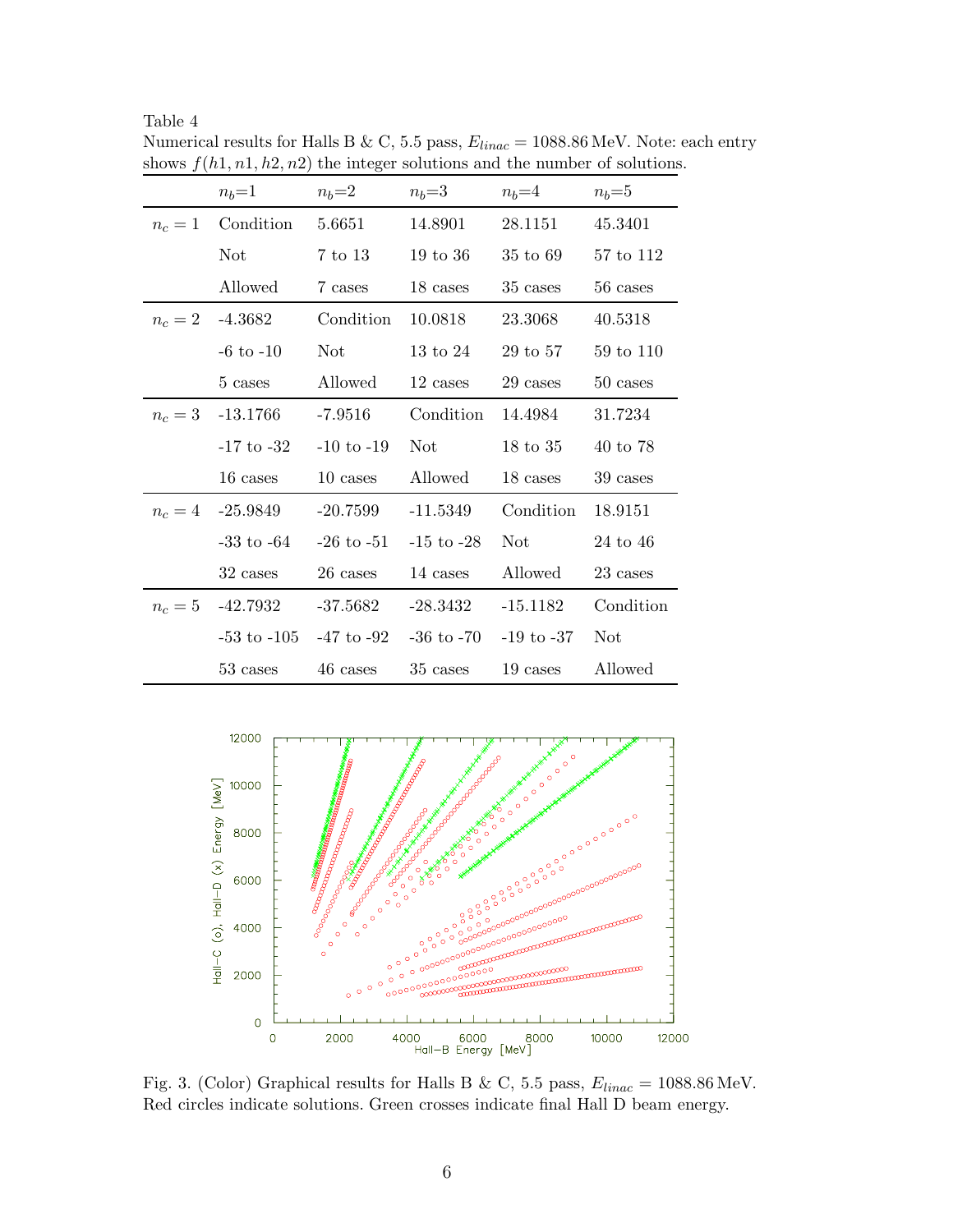|         | $n_a=1$            | $n_a=2$                                       | $n_a=3$        | $n_a=4$        | $n_a=5$    |
|---------|--------------------|-----------------------------------------------|----------------|----------------|------------|
| $n_c=1$ | Condition          | 6.5219                                        | 16.1635        | 29.8052        | 47.4469    |
|         | <b>Not</b>         | 9 to 16                                       | 20 to 39       | 37 to 73       | 59 to 117  |
|         | Allowed            | 8 cases                                       | 20 cases       | 37 cases       | 59 cases   |
| $n_c=2$ | $-3.9281$          | Condition                                     | 11.3552        | 24.9969        | 42.6385    |
|         | $-5$ to $-9$       | Not                                           | $15$ to $28$   | $31$ to $61$   | 53 to 105  |
|         | 5 cases            | Allowed                                       | 14 cases       | 31 cases       | 59 cases   |
|         | $n_c = 3$ -12.7365 | $-7.0948$                                     | Condition      | 16.1885        | 33.8302    |
|         | $-16$ to $-31$     | $-9$ to $-17$                                 | Not            | $21$ to $40$   | 42 to 83   |
|         | 16 cases           | 9 cases                                       | Allowed        | 20 cases       | 42 cases   |
|         | $n_c = 4$ -25.5448 | $-19.9031$                                    | $-10.2615$     | Condition      | 21.0219    |
|         | $-32$ to $-63$     | $-25$ to $-49$                                | $-13$ to $-25$ | Not            | 26 to 51   |
|         | 32 cases           | 25 cases                                      | 13 cases       | Allowed        | 26 cases   |
|         | $n_c = 5$ -42.3531 | $-36.7115$                                    | $-27.0698$     | $-13.4281$     | Condition  |
|         |                    | $-53$ to $-104$ $-46$ to $-90$ $-34$ to $-66$ |                | $-17$ to $-33$ | <b>Not</b> |
|         | 52 cases           | 45 cases                                      | 33 cases       | 17 cases       | Allowed    |

Table 5 Numerical results for Halls A & C, 5.5 pass, E*linac* = 1088.86 MeV. Note: each entry shows  $f(h1, n1, h2, n2)$  the integer solutions and the number of solutions.



Fig. 4. (Color) Graphical results for Halls A & C 5.5 pass, E*linac* = 1088.86 MeV. Red circles indicate solutions. Green crosses indicate final Hall D beam energy.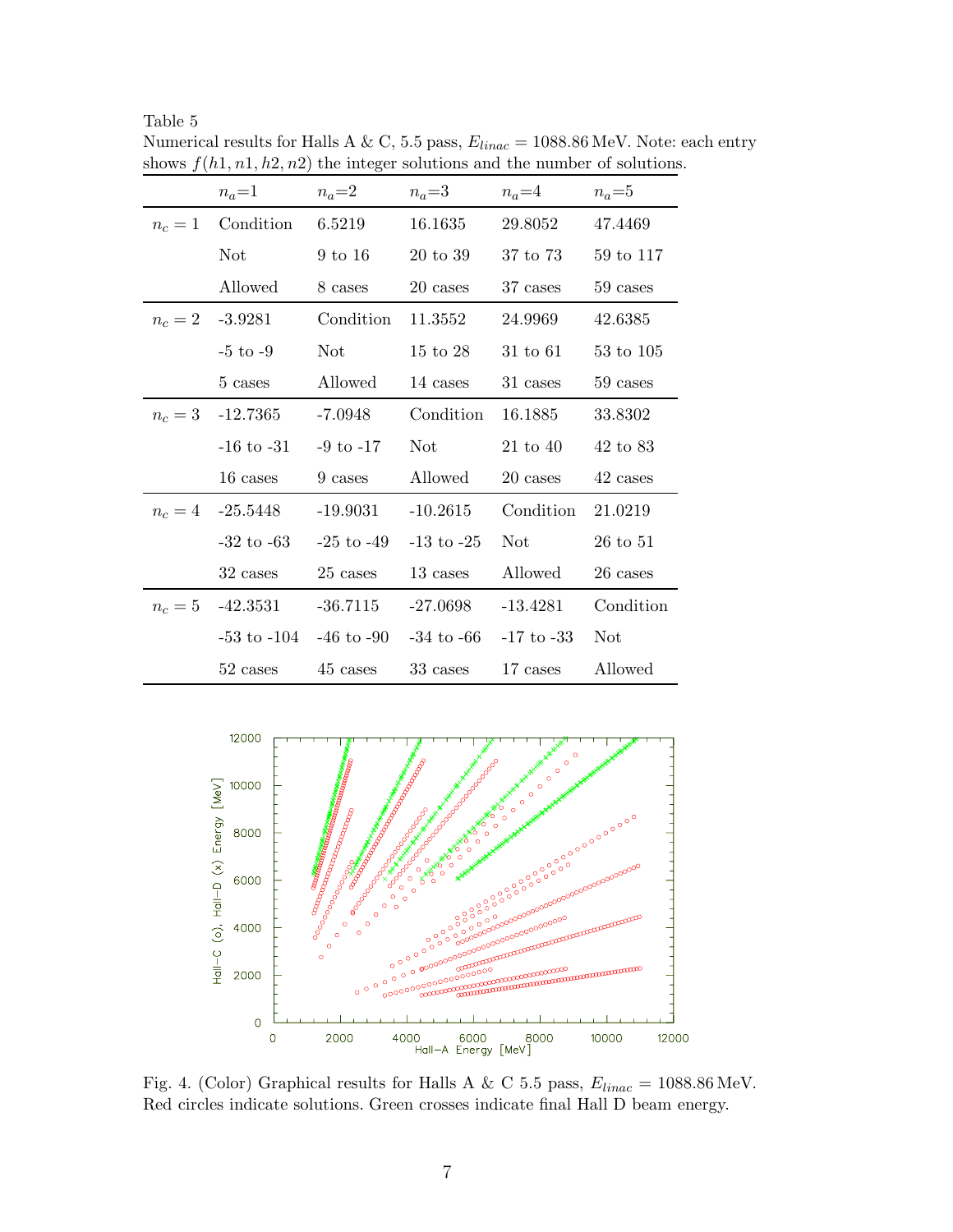| Table | n |
|-------|---|
|-------|---|

|         | $n_a=1$            | $n_a=2$            | $n_a=3$        | $n_a=4$             | $n_a=5$   |
|---------|--------------------|--------------------|----------------|---------------------|-----------|
| $n_b=1$ | Condition          | 6.0818             | 15.7234        | 29.3651             | 47.0068   |
|         | <b>Not</b>         | $9 \text{ to } 16$ | 22 to 42       | 40 to 79            | 64 to 127 |
|         | Allowed            | 8 cases            | 21 cases       | 40 cases            | 64 cases  |
|         | $n_b = 2$ -4.7849  | Condition          | 10.4984        | 24.1401             | 41.7818   |
|         | $-7$ to $-12$      | Not.               | 15 to 28       | $33 \text{ to } 65$ | 57 to 113 |
|         | 6 cases            | Allowed            | 14 cases       | 33 cases            | 57 cases  |
|         | $n_b = 3$ -14.0099 | -8.3682            | Condition      | 14.9151             | 32.5568   |
|         | $-20$ to $-38$     | $-12$ to $-22$     | Not.           | $21$ to $40$        | 45 to 88  |
|         | 19 cases           | 11 cases           | Allowed        | 20 cases            | 44 cases  |
|         | $n_b = 4$ -27.2349 | $-21.5932$         | $-11.9516$     | Condition           | 19.3318   |
|         | $-37$ to $-73$     | $-30$ to $-58$     | $-17$ to $-32$ | Not                 | 27 to 52  |
|         | 37 cases           | 29 cases           | 16 cases       | Allowed             | 26 cases  |
|         | $n_b = 5$ -44.4599 | -38.8182           | $-29.1766$     | $-15.5349$          | 2.1068    |
|         | $-61$ to $-120$    | $-53$ to $-105$    | $-40$ to $-79$ | -22 to -42          | 3 to 5    |
|         | 60 cases           | 53 cases           | 40 cases       | 21 cases            | 3         |

Numerical results for Halls A  $\&$  B, 5.0 pass,  $E_{linac} = 1096.54 \,\rm{MeV}.$  Note: each entry shows  $f(h1, n1, h2, n2)$  the integer solutions and the number of solutions.



Fig. 5. (Color) Graphical results for Halls A & B, 5.0 pass, E*linac* = 1096.54 MeV. Red circles indicate solutions. Green crosses indicate final Hall D beam energy.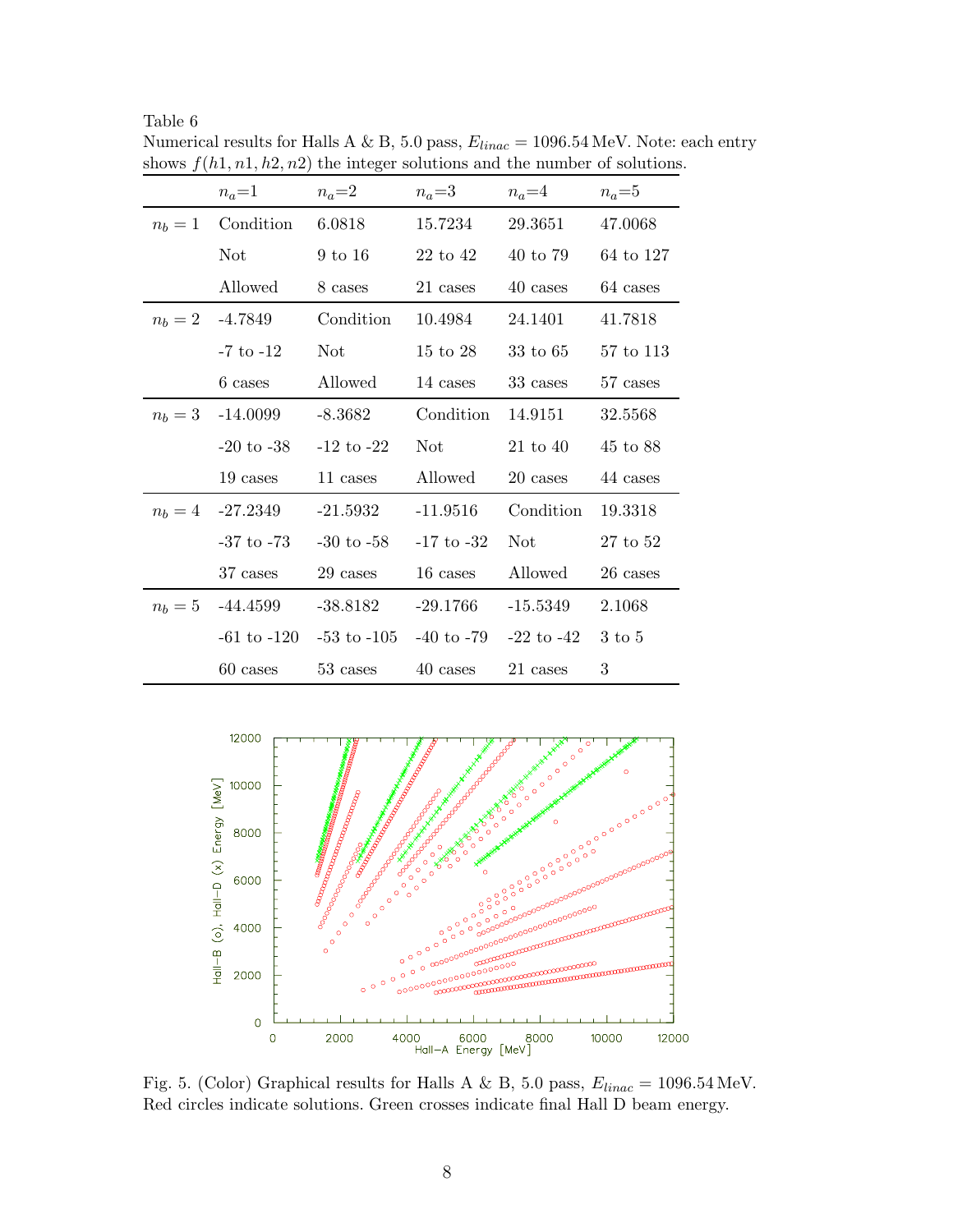|         | $n_b=1$            | $n_b=2$         | $n_b = 3$      | $n_b = 4$      | $n_b = 5$      |
|---------|--------------------|-----------------|----------------|----------------|----------------|
| $n_c=1$ | Condition          | 5.6651          | 14.8901        | 28.1151        | 45.3401        |
|         | <b>Not</b>         | 8 to 15         | $21$ to $40$   | 39 to 76       | 62 to 123      |
|         | Allowed            | 8 cases         | 20 cases       | 38 cases       | 62 cases       |
| $n_c=2$ | $-4.3682$          | Condition       | 10.0818        | 23.3068        | 40.5318        |
|         | $-6$ to $-11$      | Not -           | 14 to 27       | $32$ to $63$   | 56 to 110      |
|         | 6 cases            | Allowed         | 14 cases       | 32 cases       | 55 cases       |
|         | $n_c = 3$ -13.1766 | $-7.9516$       | Condition      | 14.4984        | 31.7234        |
|         | $-18$ to $-35$     | $-11$ to $-21$  | Not            | 20 to 39       | 44 to 86       |
|         | 18 cases           | 11 cases        | Allowed        | 20 cases       | 43 cases       |
| $n_c=4$ | -25.9849           | $-20.7599$      | $-11.5349$     | Condition      | 18.9151        |
|         | $-36$ to $-70$     | -29 to -56 $\,$ | $-16$ to $-31$ | Not            | $26$ to $51$   |
|         | 35 cases           | 28 cases        | 16 cases       | Allowed        | $26\rm\ cases$ |
| $n_c=5$ | -42.7932           | $-37.5682$      | $-28.3432$     | $-15.1182$     | 2.1068         |
|         | $-59$ to $-116$    | $-52$ to $-102$ | $-39$ to $-76$ | $-21$ to $-41$ | 3 to 5         |
|         | 58 cases           | 51 cases        | 38 cases       | 21 cases       | 3              |

Table 7 Numerical results for Halls B & C, 5.0 pass, E*linac* = 1096.54 MeV. Note: each entry shows  $f(h1, n1, h2, n2)$  the integer solutions and the number of solutions.



Fig. 6. (Color) Graphical results for Halls B & C, 5.0 pass, E*linac* = 1096.54 MeV. Red circles indicate solutions. Green crosses indicate final Hall D beam energy.